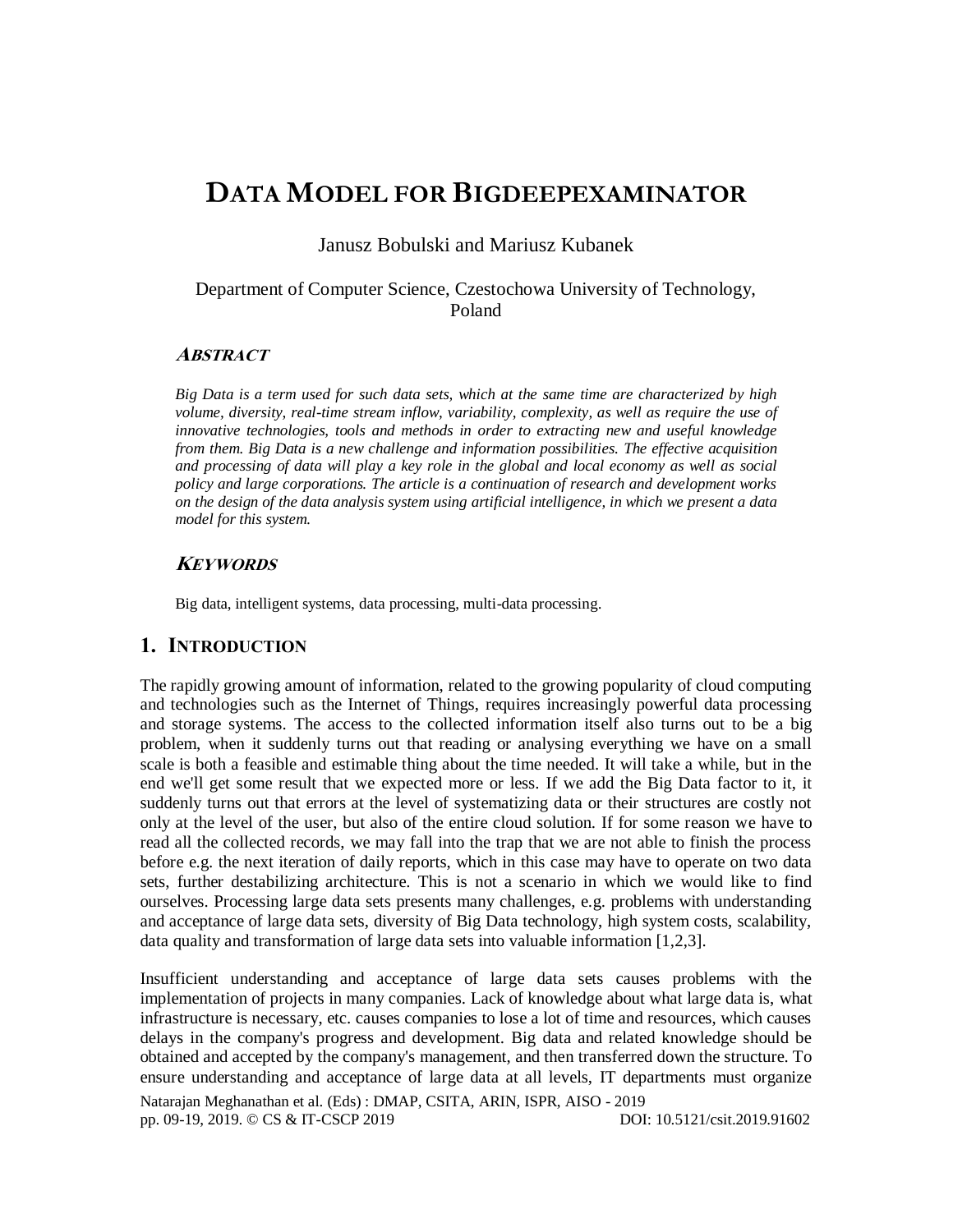numerous training and workshops. In order to better accept changes in data management, all Big Data implementation processes must be monitored and controlled on an ongoing basis.

Currently, there is a large variety of technologies used on the market. In the course of their analysis, the questions arise: do I need Spark, or the speed of Hadoop MapReduce is enough, can it better store data in AWS or Cassandra? Finding the right solution is difficult, especially if you lack the knowledge you need. It is worth to hire an expert in this situation or turn to a professional company that provides Big Data solutions.

This solution will also reduce the costs of implementing new technologies in the company. Opensource solutions seem to be cheaper at the beginning, but considering all the additional costs, i.e. new equipment and personnel, it may turn out that this solution is more expensive and less productive in the long run, but it will certainly slow down the company's development.

In justified cases, one should use the offer of suppliers offering ready solutions operating in the cloud, thanks to which we will also avoid some problems with scalability. If we additionally choose the right architecture, we will guarantee the proper system performance. An additional important issue from the point of view of scalability is the adequately design algorithms of large data sets, including the possibility of expansion.

In Big Data there is a big problem with the integration and homogeneity of data, because they come from different sources and there are different formats, for example, the format of dates in the US and in Europe, whether upper and lower case letters in the name of their own. This results in the need to control their condition [3,4]. The key factor here is the correctness and quality of the data, because in the case of their lack the results of the system will be unsatisfactory, according to the principle: garbage at the input-garbage at the output. Therefore, the system should be equipped with a data control and conditioning module, analogous to signal processing systems where the input signal is filtered to eliminate interference [5,6,7].

# **2. BIG DATA ARCHITECTURES**

# **2.1. Lambda Architecture**

One of the two architectures used in Big Data systems is the Lambda architecture, which provides parallel processing of large data sets and the possibility of continuous access to them in real time. The idea be-hind this architecture is to create two separate flows, where one is responsible for data processing in batch mode, while the other one for accessing them in real mode [9]. A steady stream of data is directed to both layers (Fig.1). In the batch layer, calculations are performed on the entire data set. It happens at the expense of time, but the data received in return contain the full history and high quality. It is assumed that the data set in the batch layer has an undivided form, which should only be expanded rather than delete data from it. In this way, you can ensure data consistency and access to historical data.

The real-time layer processes incoming data in real mode. The short time of access to data in this layer translates into the possibility of faster information retrieval. Unfortunately, the lack of access to historical data means that not all calculations are possible. Often the quality and faithdignity of data from the real time layer is not as high as from the batch layer. The latter should be considered more reliable, but due to the longer time needed to load them, the real-time layer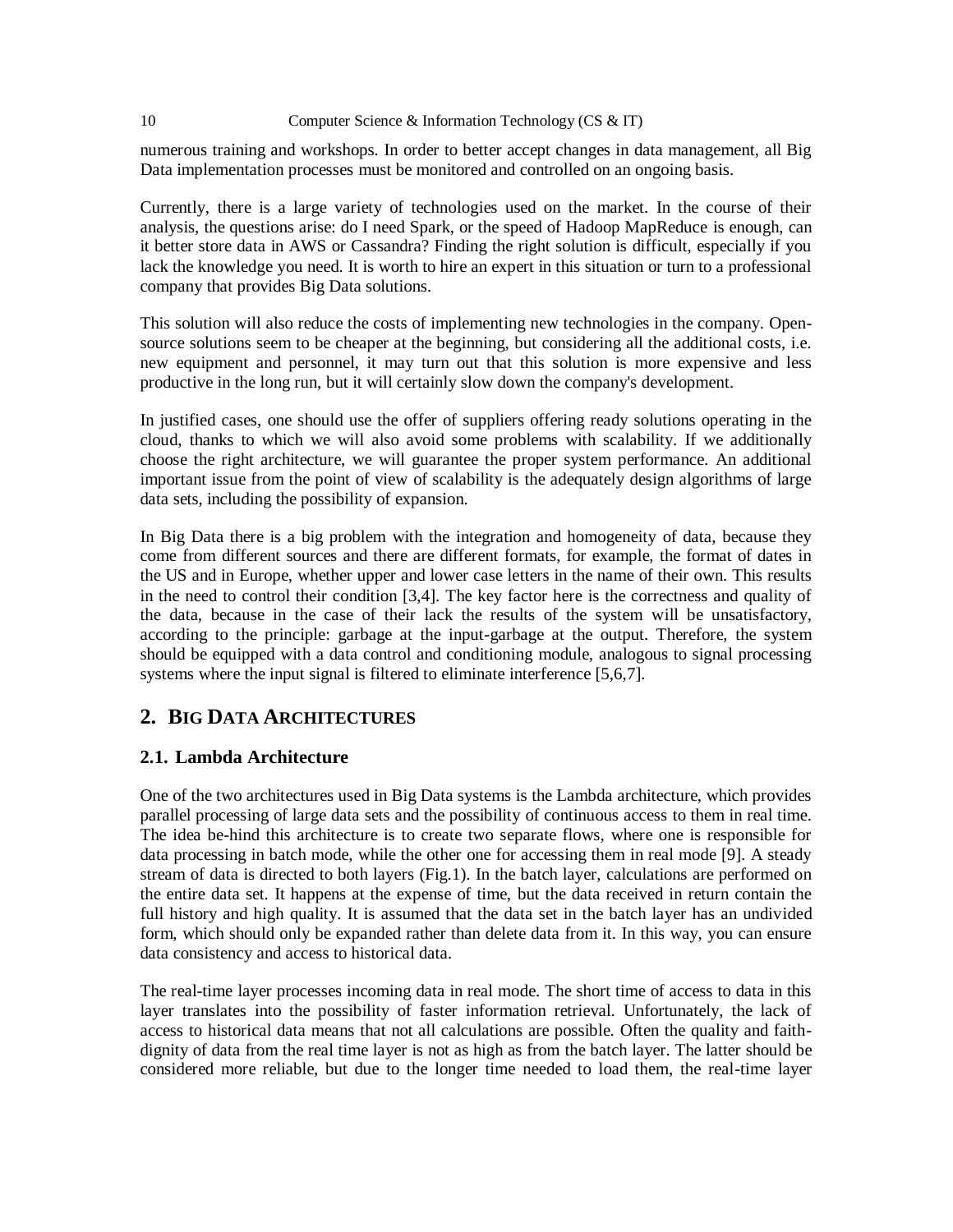proves to be an invaluable help in order to guarantee the possibility of processing data in real mode.

The access layer is responsible for creating views based on the batch and real-time layers. The data is aggregated in such a way that the end-user sees it as a single, coherent whole. Views should be prepared in such a way as to ensure the possibility of performing all kinds of ad-hoc analyses, while enjoying fast access to data.

The Lambda architecture concept provides many advantages, primarily a perfect compromise between batch and real-time processing. The biggest and most often mentioned disadvantage is the need to maintain two independent applications - one for powering the batch layer, and the other for the real-time layer. The tools used in each layer are different, so it's hard to choose one that can be used for two purposes. Unfortunately, this architecture is more complicated and more expensive to maintain, so for our system we chose the second of the popular architectures used in Big Data - Kappa.

# **2.2. Kappa Architecture**

Kappa's architecture appeared as a response to criticism related to implantation and maintenance of systems based on Lambda architecture [9]. The new architecture was based on four main assumptions:

- 1. Everything is a stream the stream is an infinite number of completed data packages (batches), so that each data source can be a data stream generator.
- 2. Data is immutable raw data is persisted in the original form and does not change, so that you can use them again at any time.
- 3. The KISS rule Keep is short and simple. In this case, using only one engine for data analysis instead of several, as in the case of Lambda architecture.
- 4. The ability to restore data state calculations and their results can be refreshed by retrieving historical and current data directly from the same data stream at any time.

It is critical for the above rules to ensure that the data in the stream remains unchanged and original. Without this condition being met, it is not possible to obtain consistent (deterministic) calculation results.

The idea of Kappa architecture is shown in Fig.1, and we may see a simplified structure in relation to Lambda architecture. Just like in the Lambda architecture, we have a Real-Time layer and an Access layer that performs the same functions here. In contrast, there is no layer of the Batch, which has become redundant because history can be reconstructed at any time from the data stream at the Access layer using identical data processing engine.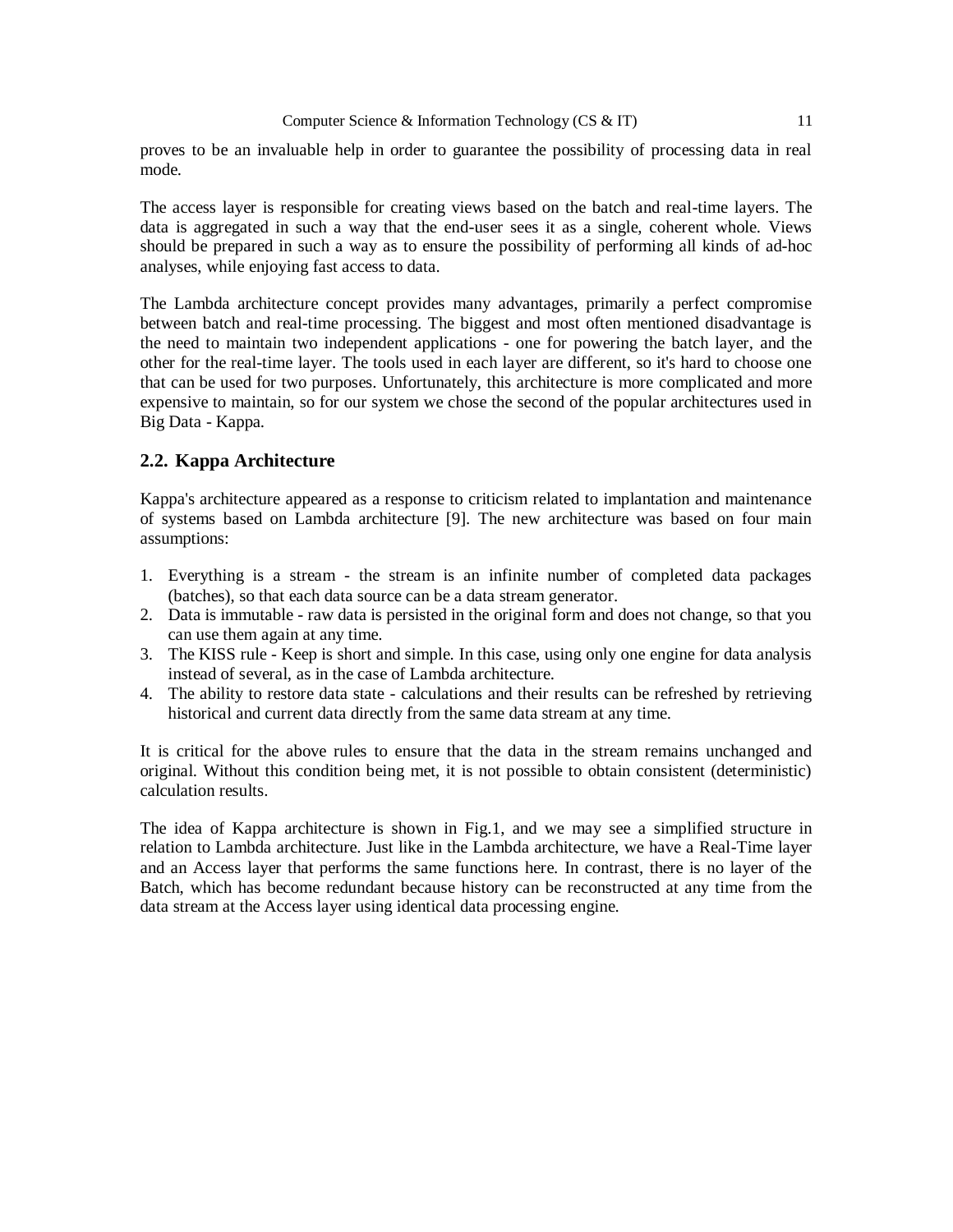

Figure 1. Comparison of Lambda and Kappa architectures

# **3. BIGDEEPEXAMINATOR SYSTEM PROJECT**

The name of BigDeepExaminator system is an abbreviation of the names of the component system technologies that is: Big Data, Deep Learning and Examinator of data.

## **3.1. Elements of the System**

The general scheme of the system is shown in the Figure 2. Main parts of the systems are:

- 1. System: A system for processing any type of data that is able to handle the system, having its own language and grammar, can learn, is intelligent and able to find solutions to new problems; universal for tasks requiring reasoning in a general sense, using the knowledge base; a system capable of learning and gathering knowledge, as well as data mining and extracting new knowledge from the knowledge possessed; the goal of the system is to gather knowledge, not data.
- 2. User: a person, device or system having the ability to communicate with the system, having the ability to handle system input / output streams. This applies to formulating questions, characterizing the analysed problem, and interpreting the results of the system's operation.
- 3. Data: a set of information in the form of a data stream as well as a file. The system should process data in both known formats and new types.
- 4. External commands: queries from the user in natural language, possibly as simple as possible, constituting correct sentences of a subset of natural language defined in accordance with syntax - grammar, i.e. alphabet, and construction rules.
- 5. Methods library: a set of functions that will work on a set of external data provided to the system, based on algorithms of artificial intelligence, deep learning, application algorithms, data processing and analysis; this library will be used by the processing unit.
- 6. Pre-processing: recognition and interpretation of input streams or streams in order to select optimal methods of information processing; recognition of data forms and their processing to the necessary internal form with the analysis of correctness and error signalling.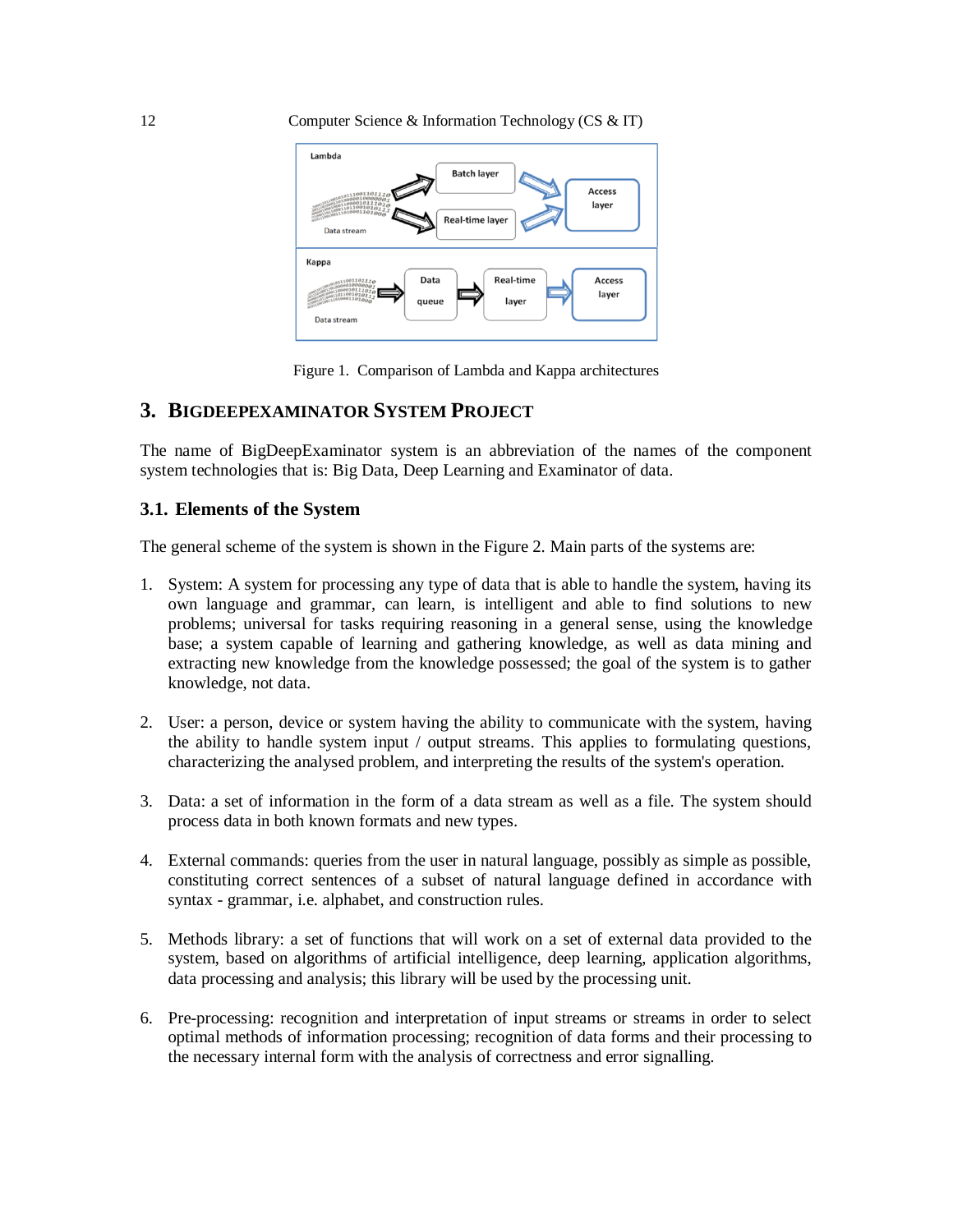- 7. Language interpreter: program that verifies the correctness of external commands, intelligent, interactive parser and generator of executable code or an internal language suitable for the system to perform in the processing; the interpreter can be in the form of an agent or bot using preliminary analysis and algorithms based on fuzzy sets and artificial neural networks, speech recognition [10].
- 8. List of internal commands: a set of internal system instructions that are not available to an external user; using a library of methods, its own internal data format and its own language and grammar.
- 9. Knowledge database: Knowledge of the system stored in accordance with specific rules; objects and relations between them introduced from outside or deduced by the system and stored in the system in a specific way (human and system-readable) enabling quick access to them and their use in taking partial actions in solving problems and in requesting; knowledge base will use elements 3-9.
- 10. Analysis module: transformation of input streams into output streams based on elements 3-9; it is a part of the system that enables the data to be processed using all of its isolated elements; execution of the code or internal language generated by the language interpreter and features extraction for recognition module.
- 11. Recognition module: artificial intelligence sub-systems based on Deep Learning neural networks; recognizes patterns and interprets responses.
- 12. Results: streams of output data that meet the expectations formulated by the user and presented in a way that is understandable to him; they also supply the knowledge base; this is every effect / result of the system operation.
- 13. System input: there are data on the system input see point 3.
- 14. Additional data and information entered into the system: the system has the option of downloading additional external data in the form of knowledge or new methods and information about new data formats.
- 15. System output: a data stream obtained in the results of data processing by the system.
- 16. The data will not be collected. They will be used to extract knowledge. The "raw" data being the basis of the knowledge discovery process is very often characterized by the following features: measurement errors, missing values in data, disruption during sampling, human mistakes. The system should be resistant to such errors. Therefore, replacing such data with empty values is more justified than with null values, because "zero" is also a value and can lead to incorrect conclusions being drawn [11].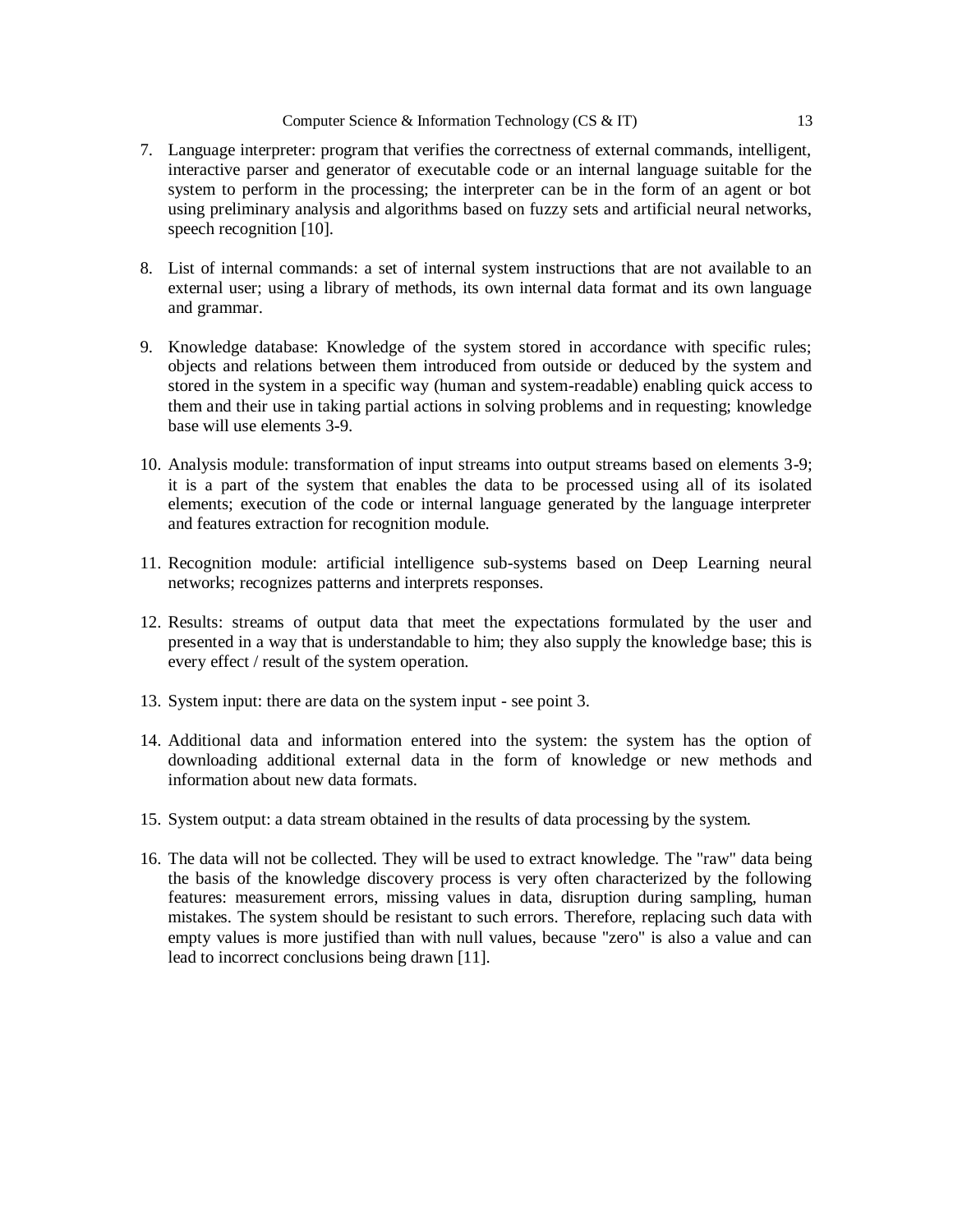

Figure 2. BigDeepExaminator system architecture

# **4. DATA MODEL**

### **4.1. Nosql Database Models**

Database model is understood as a set of rules that describe the structure of data in a given database. Allowed operations or data structure are defined by specifying representations of entities and relationships allowed in a given model. In the context of Big Data processing, NoSQL (Not only Structured Query Language) databases that have no SQL database (Structured Query Language) restrictions apply.

The obvious change introduced by NoSQL databases is the departure from the relational data model. Each type of NoSQL database uses a different data representation model. These types are very diverse, so they can be divided into two basic groups, presenting the aggregation data model and graph. There are usually four types of NoSQL databases: key-value, document, column and graph. The first three are similar enough to include the term aggregation oriented databases [12].

The aggregation approach is definitely different from the relational option, which stores data broken down into tuples, which are a limited data structure that cannot contain any nests. Such simplicity is the basis of the relational model, so you can identify with database operations the modification and return of tuples.

The aggregation data model is willing to operate on data in more complex units than a set of tuples. We are talking here about the category of the extended record model, which allows storing other records or lists. Key-value, document and column databases allow the creation of such records, so they have been classified into this model group.

The term "aggregations" comes from Domain-Driven Design modelling. In this approach, aggregation is a collection of objects that we treat as an entity. It is usually a unit designed for manipulation and consistency management. Usually, we want to update aggregations using atomic operations and communicate with the data warehouse by passing aggregations. This definition fits very well with how key-value databases, documents and column families operate.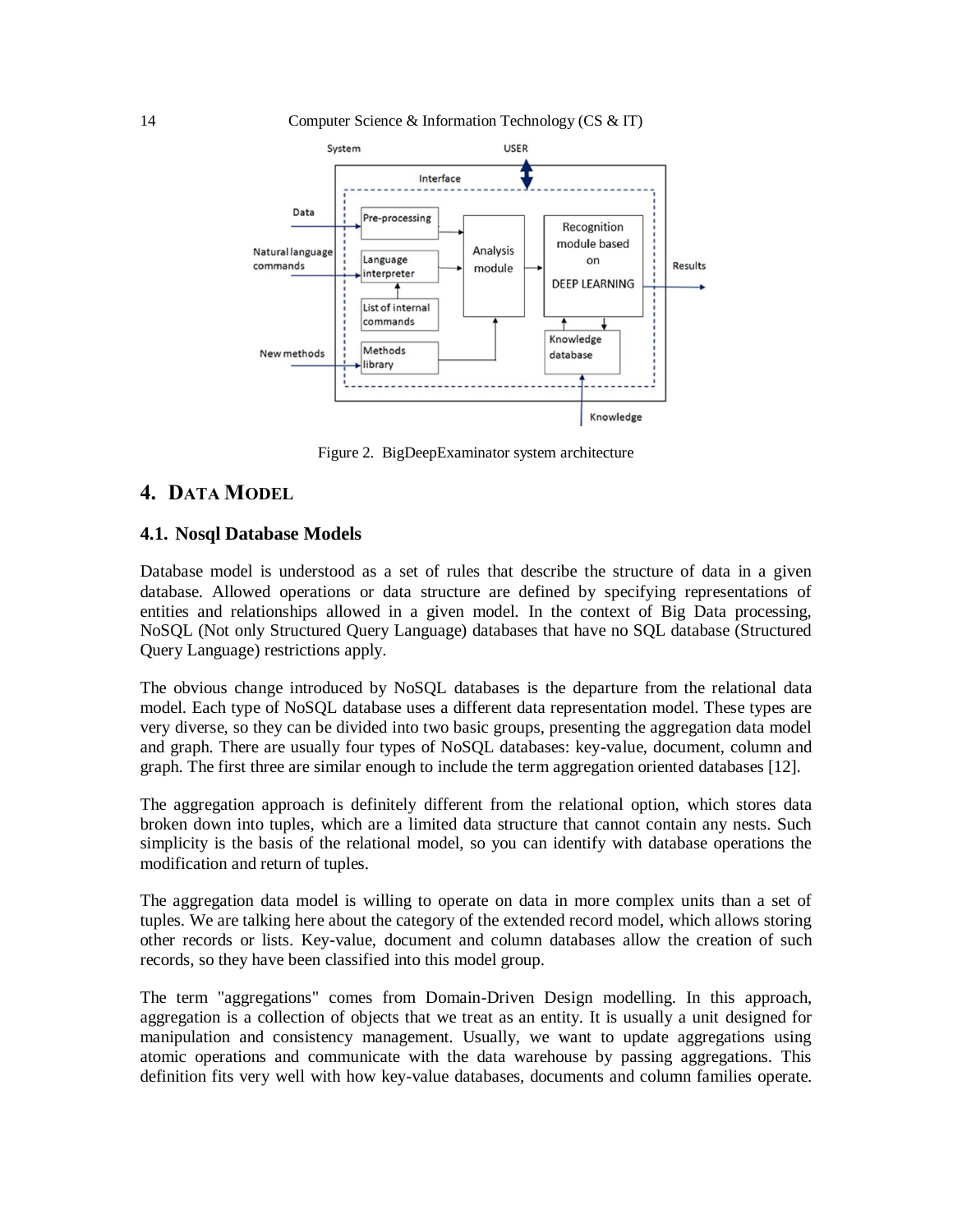Operating on aggregates will make it easier for databases to work in clusters, because aggregation is a natural unit for replication and sharing [12].

The document database stores and retrieves documents on the basis of an electronic document cabinet. Documents often contain maps and lists, which allows hierarchies such as JSON and XML. In the simplest terms, documents can be stored and obtained by using ID, they are equivalent to rows / records [12].

Document databases may behave like key-value databases, but in general they are based on indexes in order to facilitate access to documents based on their attributes. You can refer to fields that are not a primary key. An entry in the database consisting of key-value fields is considered to be a document.

Key-value warehouses are the second family of NoSQL databases blurring the document model of data storage. They store key-value pairs. Access to data is only possible via a key. This type of database was modelled on the Amazon Dynamo database. Key-value databases behave like large, distributed hash table arrays that store and retrieve data of an unspecified type (opaque data) using a key. Key-value databases, like document databases, are strongly based on aggregations. Both types of databases have a significant number of aggregations, each containing a key or identifier enabling access to it. The difference between these models is that in key-value databases, the data is transparent to the database (a set of usually insignificant bits). However, in the document option, the database has the ability to view the aggregation structure. As an advantage of key-value databases, it can be assumed that any items can be stored in the database. The database has the option of introducing size restrictions, but beyond that, the user has full freedom of use. The document database has restrictions on stored structures included in the definition of acceptable structures and types. In return, however, there is greater flexibility in accessing data, because in key-value databases you can access aggregation only through its key, where in the document database you can send queries to the database based on aggregation fields (you can download some aggregation, and the database has the ability to create indexes based on aggregation content).

Another type of NoSQL database is column family database that contains columns of related data. It was one of the first influential NoSQL databases, created by Goggle under the name BigTable. The name refers to the tabular structure, implemented with the help of loose columns and no diagram. The basic unit of data storage is the column itself, containing the name-value pair. Any number of columns can create a super column structure that provides a name to the sorted column set. The columns are stored in rows. In the event that a row contains only columns, it is called a column family. When a row contains supercolumns, it is called the supercolumn family [12].

A common feature of the NoSQL databases discussed is indexing aggregation using a key that the user can use to download it. Aggregation is the basis for cluster operation, because the database is designed to store all data contained in aggregation on one server. Aggregation is also defined as the basic unit during data update, which results in obtaining useful, but limited, transactional control.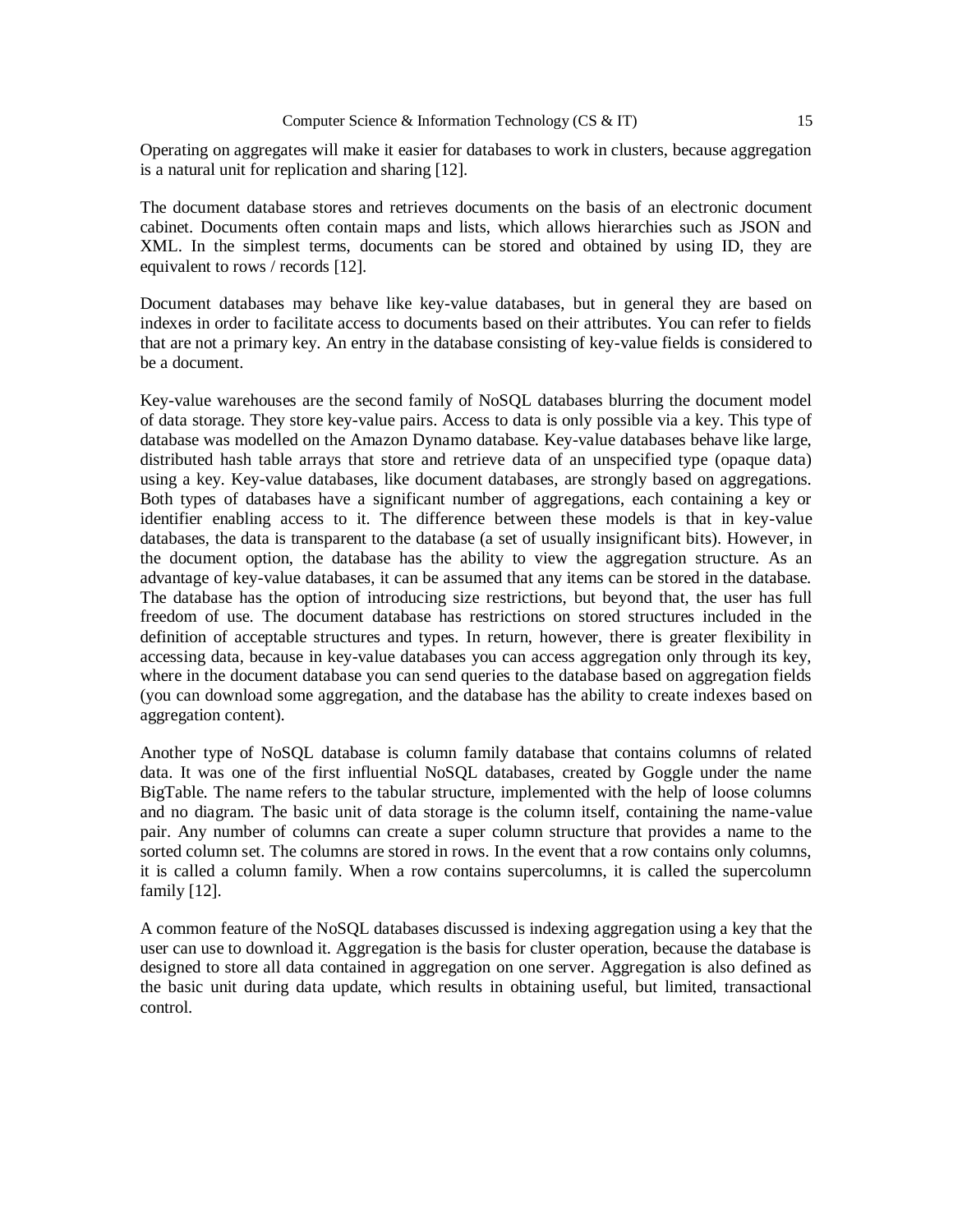The difference between aggregation-oriented database types lies in the structure of internal aggregation notation. For the key-value database, aggregation is a transparent whole, which translates into the ability to retrieve data only using a key.

In document databases, the aggregation structure is familiar to the database, which makes it possible to perform queries and retrieve any part of the data. The document has no strictly defined structure. The database cannot optimize the storage and retrieval of aggregation fragments based on the structure.\\

The databases from the column family introduce the aggregation division into column families. This option allows the database to aggregate aggregates as a unit of data within a row. This solution adds a structure that the database can use to increase the flexibility of data access [13,14].

To sum up, aggregation is a set of data that functions as a unit in a database. Thanks to aggregations, work in clusters is definitely easier, which puts NoSQL databases in a good light. These three models described above are used to store large amounts of data, but in their nature do not offer semantic inference. Therefore, they are not suitable for use in our system.

## **4.2. Graph Databases**

Most no relational databases were created for work in clusters, which is why the model focused on large aggregation records, which are combined using simple relationships, has become more popular. The rise of graph databases, however, was caused by other problems that relational databases could not cope with at a satisfactory level.

The graph model of data representation is a model with labelled and directed multi-graphs, which contains attributes. Labelled, because it has labels for all edges. Directed, because it has edges with certain direction (from the source to the end node). The presence of attributes in the graph causes the attribute list variable to be assigned to each node and edge. The attribute is the value associated with the name.

A multigraph can have multiple edges between two nodes. Therefore, different edges can connect two nodes many times, without paying attention to whether these edges have the same source, end node and label.

In GBD, graph is a native form of information storage. It is often stated that GBD provides indexfree neighbourhoods. In GBD, information about vertex neighbours is stored locally. For comparison, in RBD there would be a reference to an index that would show the vicinity of the vertices. Therefore, in the graph option, the neighbourhood search time depends on the number of vertices neighbours. In the relational option, however, on the number of all edges [15].

The development of the Internet, the need for flexibility and large data volumes are the main needs for the introduction of graph databases. They are designed to work in situations where relational databases are not doing well. This is mainly about poor performance of graph structure storage in RBD. This is difficult, unnatural and inefficient for RBD [15].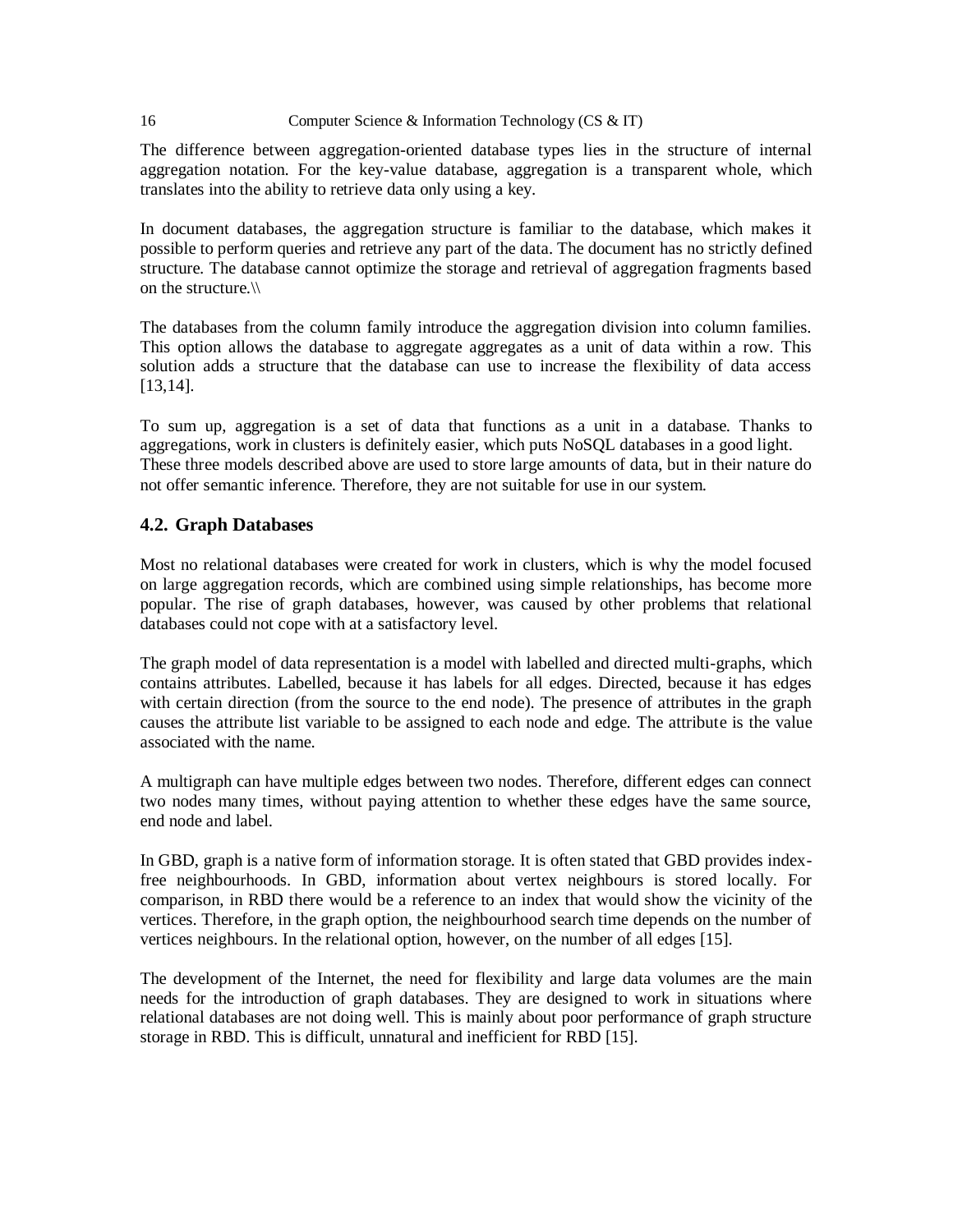The problem with query performance, which includes many joins, low RBD scalability, semistructural data, and problems with normalizing graph structures stored in RBD are still not all reasons why GBD should be used. Semi-structured data is often modeled as large tables, with lots of columns, blank for most rows, which significantly reduces performance. The alternative in the form of modeling this data, with the participation of many table connections, is also not an efficient solution, considering the costs of joins during queries [16].

In addition, normalization of graph structures in RBD degrades performance during queries. Such a decrease in performance is related to the recursive nature of e.g. file trees or social networks, as well as to the form of recording data as relationships. Each operation performed on the edge of the graph gives the effect of joining between tables in a relational database. This is a very slow operation, which in addition is not scalable [16].

GBD applications can be divided into two categories: complex networks and classic applications. Complex networks are characteristic for areas with large amounts of data and network structure. Among the basic applications in which GBD works much better are: knowledge representation systems, semantic networks and social networks [17].

GBD support a graph model that allows direct storage of specific objects and relationships between them in a database. GDB should allow access to query methods that cope not only with stored objects, but with the graph structure itself. The best known example is traverse, which in its simplest form can be used to obtain adjacent vertices in the graph. The use of the graph database in the BigDeepExaminator System has the additional advantage of being able to search graphs in depth and breadth.

The use of GDB technology will result in the creation of a semantic data network. The semantic web is a web in which individual elements have their meaning, accessible not only to people, but also to machines. A semantic web is not a specific product, specification or standard. It's more of an idea or vision than technology. The goal of the semantic web project is to make data available for processing: people and machines so that they can be used not only for display purposes, but also for automation, integration and reuse in many different applications, such as intelligent agents. They will use distributed databases in the form of semantic networks. This in turn will allow the creation of an automatic infrastructure that, if properly designed, will make a significant contribution to the evolution of human knowledge [18]. In addition, the semantic web enriches the current web with annotations written in a machine-process able language, which can also be associated with each other [19].

# **5. CONCLUSION**

The article is a continuation of research and development works on the design of the data analysis system using artificial intelligence, in which we present a data model for this system. Big Data is a one of the most important challenges of the modern digital world. Big Data as a complex of IT issues requires the introduction of new data analysis techniques and technological solutions that will allow to extract valuable and useful knowledge from them. New technologies of data collection and processing force interdisciplinary research and the need to combine existing solutions. Future large IT systems will be based on techniques that use Big Data, so new technologies should be developed that can process large amounts of data and extract useful knowledge from them, which will require artificial intelligence and Deep Learning techniques.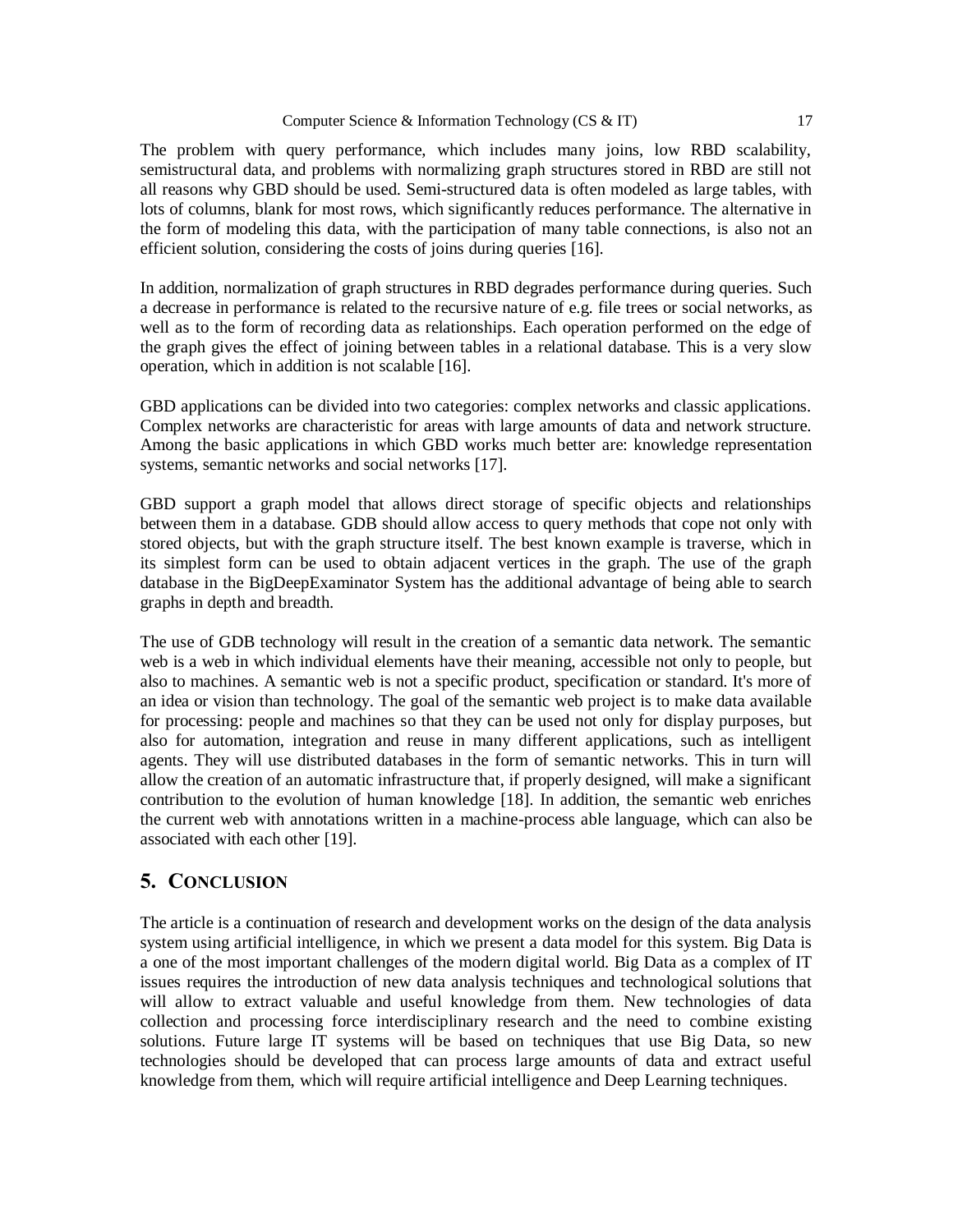#### **ACKNOWLEDGEMENTS**

Supported by the project financed under the program of the Polish Minister of Science and Higher Education under the name "Regional Initiative of Excellence" in the years 2019 – 2022. Project number 020/RID/2018/19 the amount of financing 12,000,000 PLN.

#### **REFERENCES**

- [1] Buhl, H., Röglinger, M., Moser F., Heidemann J. (2013) "Big Data", Business & Information Systems Engineering, April 2013, Volume 5, Issue 2, pp 65–69.
- [2] Zikopoulos, P., Eaton, C., deRoos, D., Deutsch, T., Lapis, G.: Understanding Big Data: Analytics for Enterprise Class Hadoop and Streaming Data, McGraw Hill, USA, (2012)
- [3] Bekker A., Last accessed 4 April 2019 "7 major big data challenges and their solutions", ScienceSoft, https://www.scnsoft.com/blog/big-data-challenges-and-their-solutions,
- [4] Jinchuan, C., Yueguo, C., Xiaoyong, D., Cuiping, L., Jiaheng, L., Suyun, Z., Xuan, Z.(2013) "Big data challenge: a data management perspective", Frontiers of Computer Science, SP Higher Education Press, vol. 7, issue 2, pp. 157-164.
- [5] Katal, A., Wazid, M., Goudar, R. H. (2013) "Big Data: Issues, Challenges", Tools and Good Practices, Sixth Interna-tional Conference on Contemporary Computing (IC3), IEEE, Noida 2013, pp. 404-409.
- [6] Doug, L.(2011) Data Management: Controlling Data Volume, Velocity, and Variety, Application Delivery Strategies, META Group, Gartner.
- [7] Maslankowski, J.(2015) Analysis of the quality of data obtained from websites using Big Data solutions, Annals the Collegium of Economic Analysis.
- [8] Bobulski J., Kubanek M. (2019) "Design of the BLINDS System for Processing and Analysis of Big Data - A Pre-processing Data Analysis Module", Advances in Intelligent Systems and Computing, Volume 889, pp. 132-139.
- [9] Marz N., Warren J. (2015) Big Data Principles and Best Practices, Manning Publications Co.
- [10] Zadeh, L.A.(2012) "Computing with Words: Principal Concepts and Ideas", Springer Publishing Company, Incorporated.
- [11] Schank, R.C.(1975) Conceptual Information Processing, Yale University, New Haven, Connecticut.
- [12] Sadalage J. P., Fowler M.,.Hubisz J. (2013) NoSQL Distilled: A Brief Guide to the Emerging World of Polyglot Persistence, Pearson Education.
- [13] Pokorny J.(2013) "NoSQL databases: A step to database scalability in web environment", International Journal of Web Information Systems, Vol. 9, Iss 1, pp. 69 – 82.
- [14] Barbierato E., Gribaudo M., Iacono M.(2014) "Performance evaluation of NoSQL big-data applications using multi-formalism models", Future Generation Computer Science,Vol.37, pp. 345- 353.